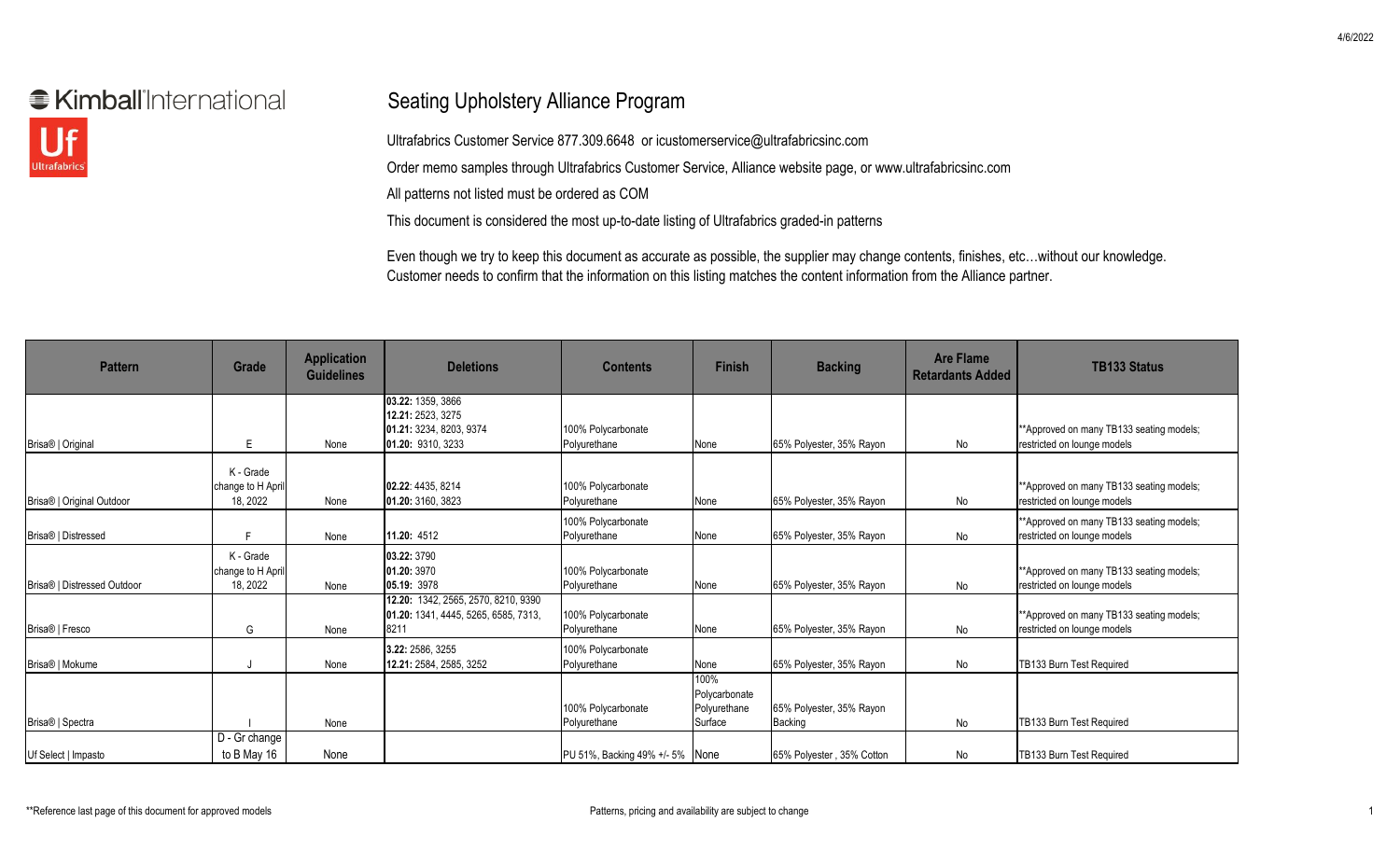| <b>Pattern</b>                       | Grade                                      | <b>Application</b><br><b>Guidelines</b> | <b>Deletions</b>                                                                                                             | <b>Contents</b>                                        | <b>Finish</b> | <b>Backing</b>                            | <b>Are Flame</b><br><b>Retardants Added</b> | <b>TB133 Status</b>                                                     |
|--------------------------------------|--------------------------------------------|-----------------------------------------|------------------------------------------------------------------------------------------------------------------------------|--------------------------------------------------------|---------------|-------------------------------------------|---------------------------------------------|-------------------------------------------------------------------------|
| Uf Select   Lino                     | D - Gr change<br>to B May 16               | None                                    |                                                                                                                              | PU 51%, Backing 49% +/- 5%                             | None          | 65% Polyester, 35% Cotton                 | No                                          | TB133 Burn Test Required                                                |
| Uf Select   Montage                  | D - Gr change<br>to B May 16               | None                                    |                                                                                                                              | PU 51%, Backing 49% +/- 5% None                        |               | 65% Polyester, 35% Cotton                 | No                                          | TB133 Burn Test Required                                                |
| Ultraleather <sup>®</sup>   Original | E                                          | None                                    | 03.22: 1334, 6588, 8219<br>01.21: 7213, 9380<br>03.18: 3458, 3491, 4262, 5243, 8241                                          | 100% Polycarbonate<br>Polyurethane                     | None          | 100% Reinforced Rayon                     | <b>No</b>                                   | **Approved on many TB133 seating models;<br>restricted on lounge models |
| Ultraleather®   Cora Outdoor         |                                            | None                                    | 3.22: deletion of remaining colors<br>12.21: 0002, 5920<br>01.21: 1332, 4390, 9315<br>01.20: 3250, 3506, 5220                | 100% Polycarbonate<br>Polyurethane                     | None          | 65% Polyester, 35% Rayon                  | No                                          | TB133 Burn Test Required                                                |
| Ultraleather®   Fusion               | J - Grade<br>change to E<br>April 18, 2022 | None                                    | 01.20: 3699<br>05.19: 2539, 3590, 8226<br>02.19: 1310, 3849, 3872, 4470                                                      | 100% Polycarbonate<br>Polyurethane                     | None          | 82% Rayon, 18% Polyester                  | No                                          | TB133 Burn Test Required                                                |
| Ultraleather®   Fusion Shimmer       | J - Grade<br>change to E<br>April 18, 2023 | None                                    | 05.19: 4480.4483                                                                                                             | 100% Polycarbonate<br>Polyurethane                     | None          | 82% Rayon, 18% Polyester                  | No                                          | TB133 Burn Test Required                                                |
| Ultraleather®   Pearlized (Essence)  | E                                          | None                                    | 01.21: 4498, 5979, 6541<br>01.20: 3173                                                                                       | 100% Polycarbonate<br>Polyurethane                     | None          | 100% Reinforced Rayon                     | No                                          | **Approved on many TB133 seating models;<br>restricted on lounge models |
| Ultraleather <sup>®</sup>   Pony     | H                                          | None                                    | 3.22: 3895<br>12.21: 3156. 3167. 3216                                                                                        | 100% Polycarbonate<br>Polyurethane                     | None          | 65% Polyester, 35% Rayon                  | No                                          | TB133 Burn Test Required                                                |
| Ultraleather <sup>®</sup>   Pro      | F                                          | None                                    | 3.22: 3214. 5649. 9336<br>12.21: 3353<br>06.21: 3353<br>01.20: 4453, 4478, 5216, 5241, 9395                                  | 100% Polycarbonate<br>Polyurethane                     | None          | 100% Reinforced Ravon                     | No                                          | **Approved on many TB133 seating models;<br>restricted on lounge models |
| Ultraleather®   Promessa®            | F                                          | None                                    | 3.22: 1396, 3148, 3195, 5263, 9371<br>12.21: 4515<br>06.21: 3462<br>01.20: 1398, 3139, 3140, 3143, 3224,<br>4514, 4516, 5848 | 100% Polycarbonate<br>Polyurethane                     | None          | 65% Polyester, 35% Rayon                  | No                                          | **Approved on many TB133 seating models;<br>restricted on lounge models |
| Ultraleather®   Promessa® Outdoor    |                                            | None                                    |                                                                                                                              | 100% Polycarbonate<br>Polyurethane                     | None          | 65% Polyester, 35% Rayon                  | No                                          | **Approved on many TB133 seating models;<br>restricted on lounge models |
| Ultraleather®   Reef Pro             | G                                          | None                                    |                                                                                                                              | 100% Polycarbonate<br>Polyurethane                     | Ink Resist    | Polyester 65%, Rayon 35%<br>(Twill Weave) | No                                          | TB133 Burn Test Required                                                |
| Ultraleather <sup>®</sup>  Tottori   | F                                          | None                                    |                                                                                                                              | 100% Polycarbonate<br>Polyurethane                     | None          | 65% Polyester/35% Rayon                   | No                                          | TB133 Burn Test Required                                                |
| Ultraleather®   Volar Bio            |                                            | None                                    |                                                                                                                              | Proprietary Polycarbonate +<br><b>Biobased Surface</b> | None          | 65% Polyester / 35% Rayon                 | No                                          | TB133 Burn Test Required                                                |